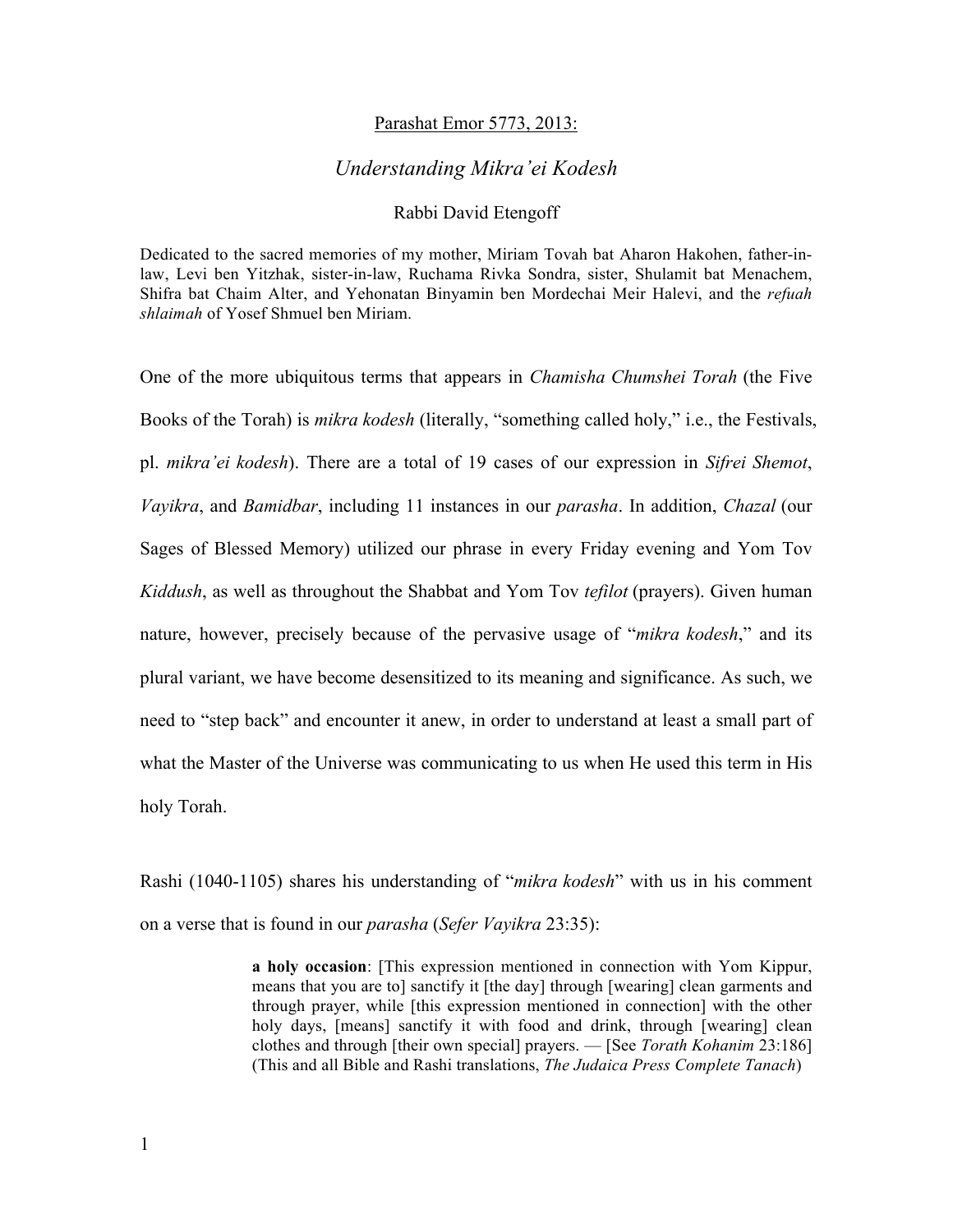Rashi, based upon his Midrashic source, stresses the positive aspect of *mikra kodesh*. In his view, these holy days require explicit demonstrations of their unique identity (i.e. their *kedushat hayom*). Therefore, we don special clothes, recite inspiring prayers, and, with the exception of Yom Kippur, eat the finest meals we can afford – replete with the most delectable beverages.

The Ramban (Nachmanides, 1194-1270), in the first of his three explanations of our term as found in his commentary on our *parasha* (*Sefer Vayikra* 23:2), also emphasizes the positive characteristics of the Festivals:

*Mikra'ei kodesh*: And it will be on this day that everyone will be called (*keruim*) and gather together to sanctify His Name. This is the case since it is a commandment incumbent upon the Jewish people to join together in the House of the L-rd on an appointed day to sanctify the day in an explicit public manner through prayer (*tefilah*), praise (*hallel*) to the Almighty, and with clean garments. Moreover, [the Jewish people] are obligated to make this a day of feasting as is stated in the tradition (Heb. *kabbalah*, i.e., *Sefer Nechemiah* 8:10): "And he [Nechemiah] said to them [the Jewish people], 'Go, eat fat foods and drink sweet drinks and send portions to whoever has nothing prepared, for the day is holy to our L-rd, and do not be sad, for the joy of the L-rd is your strength.'"

Nachmanides' second elucidation of the term "*mikra kodesh*" is language-based in nature. He posits that it is a derivative of "*karui ha'edah*" ("called, invited, or summoned to the congregation") and supports this interpretation based upon the phrases in *Sefer Shemuel* I: 9:13: "and afterwards the invited guests will eat," and *Sefer Yeshayahu* 4:5: "and over all those summoned therein, " wherein this statement refers "to those places that are called in this manner since this is where those summoned to the congregation will gather."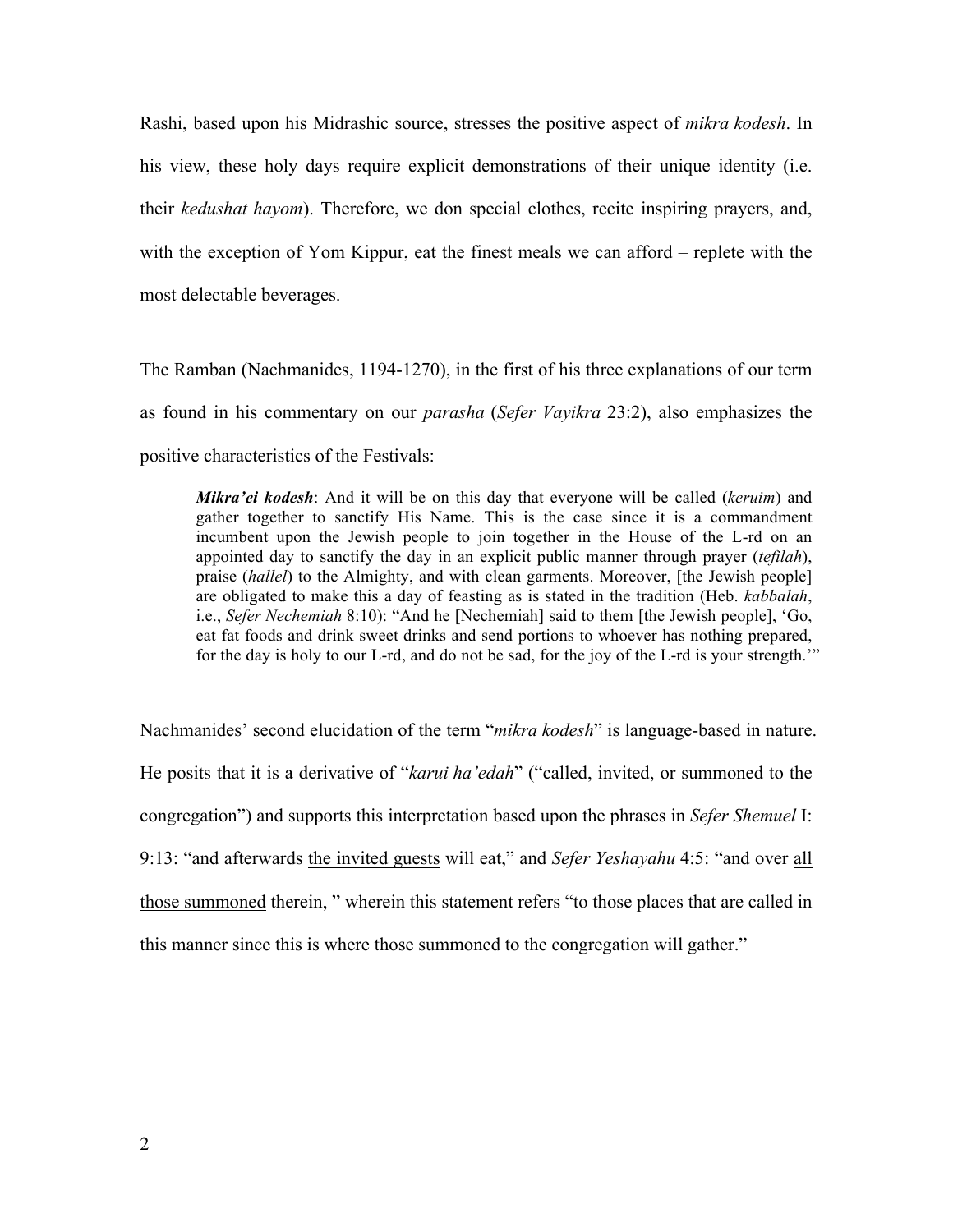Nachmanides' third exegesis of "*mikra'ei kodesh*," contains some similarities to his first explanation and to that of Rashi. Herein, he bases himself upon Onkelos, the quintessential First and Second Century Torah scholar:

And Onkelos determined that this phrase is similar in kind to "Jacob called for his sons and said, 'Gather and I will tell you what will happen to you at the end of days.'" (*Sefer Bereishit* 49:1) – this is an expression of "happenings" ("*me'ora*"). On each day that will ensue [that is called a "*mikra kodesh*,"] you must make them holy. And our Rabbis, may they be remembered for a blessing, said: "Celebrate them through food, drink, and clean clothes." This means that their nature in your eyes should not be similar in kind to the other days, instead, make them an occurrence of holiness – and differentiate them in their foods and dress from a regular weekday to one that is holy. This, too, is the opinion of Onkelos. (Translation, underlining, and brackets my own)

My rebbe and mentor, Rabbi Joseph B. Soloveitchik *zatzal* (1903-1993) known as "the Rav," by his followers and disciples, expanded upon Onkelos' analysis as presented by

the Ramban and stated:

It appears from Onkelos' understanding that the Festivals are called "*mikra kodesh*" because great, lofty and exalted events took place on these days. For example: the Exodus, the Giving of the Torah, and matters similar in kind. **The essence of the holiness of the Festivals is rooted in the wonders and miracles that the Holy One blessed be He brought about on these days.** [In conjunction with this idea, we must note] that the Departure from Egypt is not simply the rationale for the Festivals; rather, it is the fundamental basis of their essential holiness and qualitative nature as chosen days. We may adduce a proof: We mention the phrase, "a remembrance of the Departure from Egypt," in each and every *Kiddush* – whether it is recited over a cup of wine or in the liturgy. This indicates that this commemoration represents the fundamental underpinning for the holiness of, and for, each *mikra kodesh*. (*Shiurim l'Zacher Abba Mari*, Volume I, pages 151-152, first edition), translation, bolding, and brackets my own)

In contrast to the interpretations we have examined thus far, Rashi's grandson, Rabbeinu Yaakov ben Meir (Rabbeinu Tam, 1100-1171), took an entirely different view in his understanding of *mikra kodesh*. Unlike his grandfather, who stressed the importance of positive actions that personify the uniquely holy character of the *chagim* (holy days), Rabbeinu Tam stressed the importance of refraining from *melacha* (creative physical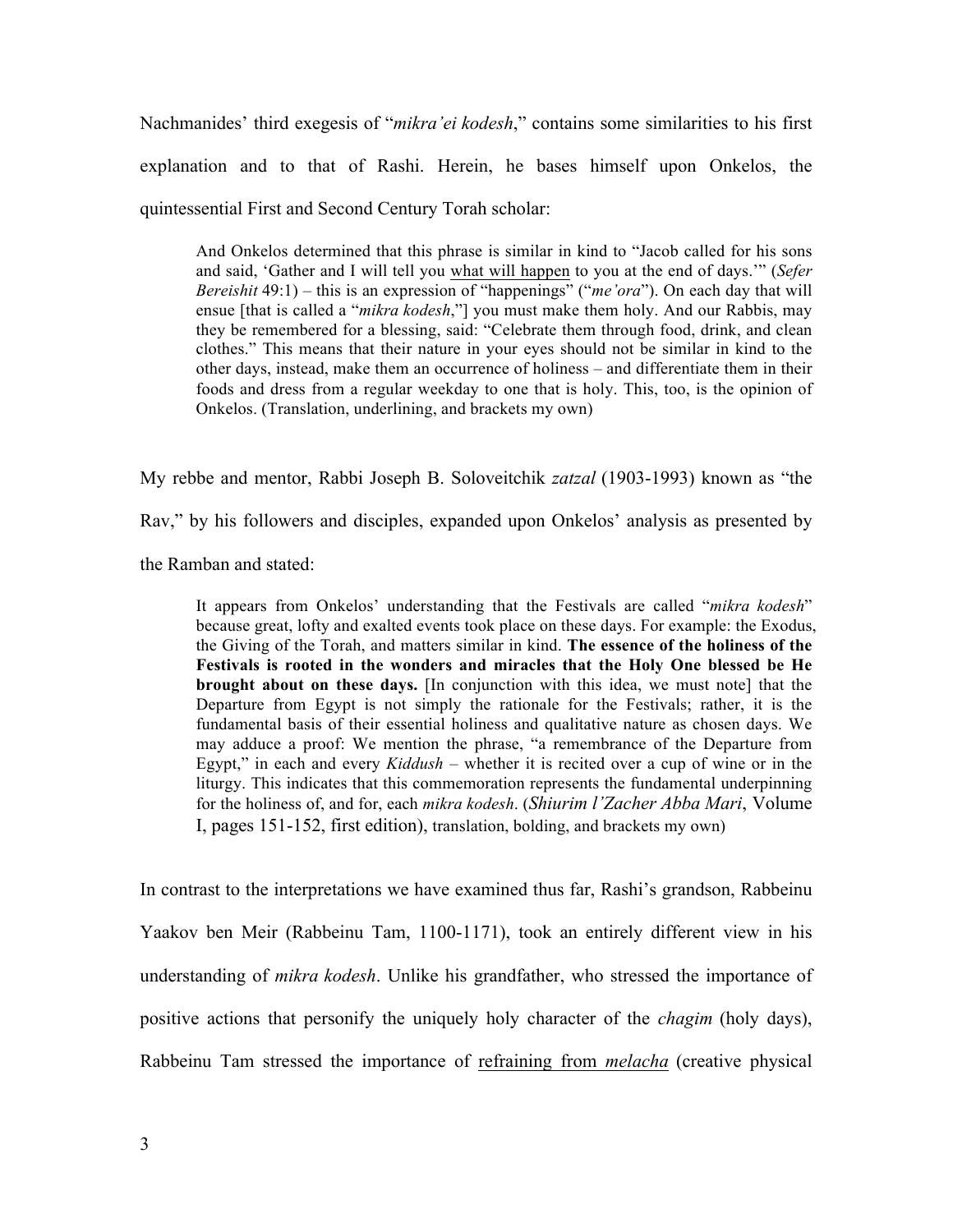activity) based upon the *Beit Din* (Court of Law) having declared this day to be one that

is endowed with holiness:

It appears in Rabbeinu Tam's view that we call such days "*mikra kodesh*" because we recognize that the *Beit Din* has sanctified the day – and we refrain from doing *melacha*  because of the holiness of the day (*kedushat hayom*). Such a day, however, is not called "*mikra kodesh*" when the cessation of creative activity is done for a reason other than the holiness of the day – such as out of mere laziness to undertake *melacha*. (Tosafot, *Talmud Bavli*, *Shevuot* 13a, s.v. *lo karu mikra kodesh*)

Here, too, we can look to the Rav for insights as to how we can best understand the

deeper meaning inherent in Rabbeinu Tam's position:

Rav Soloveitchik *zt"*l expanded on this interpretation of *Rabbeinu* Tam that a person's motive for refraining from *melacha* is essential. *Chazal* (*Berachos* 20b) teach us that women are obligated to recite *Kiddush* on *Shabbos* according to the Torah. Notwithstanding *Kiddush* being a time bound positive *mitzvah* from which women are usually exempt, there is a *halachic* connection between *Kiddush* and the prohibition of *melacha*, in that whoever is forbidden to do *melacha* on *Shabbos* is obligated to recite *Kiddush*. This *halacha* is derived from the tradition that the terms "*Shamor*" and "*Zachor*" used in the Torah concerning *Shabbos* were recited simultaneously by Hashem. "*Shamor*" refers to the prohibition of *melacha* where "*Zachor*" is the source for the positive obligation to recite *Kiddush*. The connection between *Kiddush* and *melacha* is not only a technical one concerning who is obligated to perform the mitzvah of *Kiddush*. *Kiddush* is linked to *melacha* because the purpose of *Kiddush* is to make a verbal declaration why we are refraining from *melacha*. Rather than merely taking a day off from work, we begin *Shabbos* with an affirmation, through our recitation of *Kiddush*, that *Shabbos* is a *mikra kodesh*. As such, refraining from *melacha* on both *Shabbos* and *Yom Tov* is only complete if accompanied by *Kiddush*. (Rabbi Sobolofsky, "Mikra Kodesh," http://www.torahweb.org/torah/2011/parsha/rsob\_emor.html, underlining my own)

Given the different approaches to *mikra'ei kodesh* that we have presented and analyzed, it is manifestly evident that our *Mo'adim* (Festivals) are multifaceted in their essence and nature. Beyond a doubt, each *mikra kodesh* emerges as a holy and supernal gift bestowed upon our people by the Master of the Universe. Therefore, with G-d's beneficent love and help, may we be *zocheh* (merit) to honor His *mikra'ei kodesh* with the respect and dignity they deserve. *V'chane yihi ratzon*.